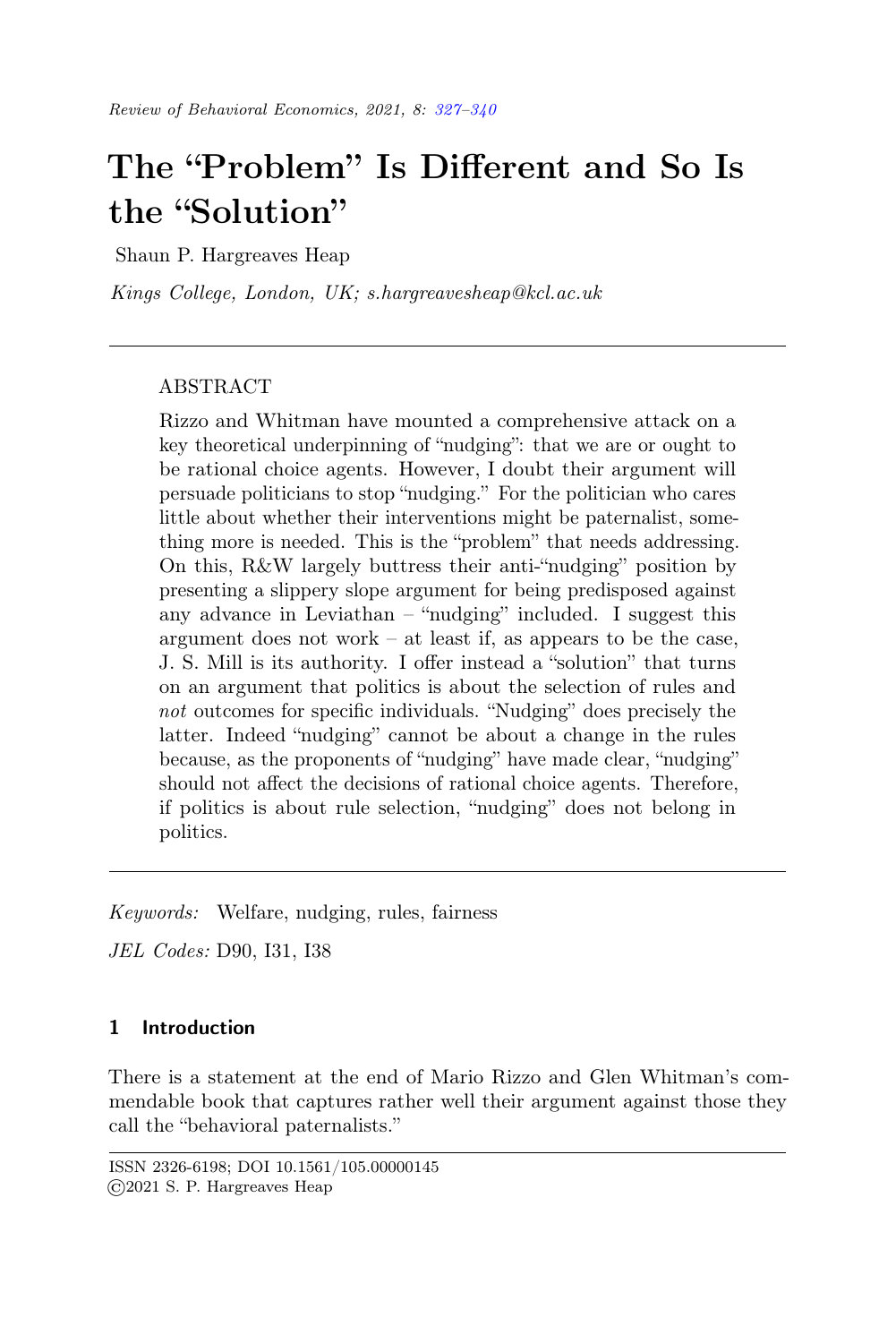"Where paternalists see evidence of the problem, we see evidence of the solution." (Rizzo and Whitman, 2020, 438; hereafter referred to as RW in citations)

The evidence in question is the behavioral research on individual decision making. People do not reveal consistent preferences and we frequently ignore Reverend Bayes's advice when updating our beliefs. Such is life, suggest Rizzo and Whitman (R&W). Not so, say the "behavioral paternalists." The "behavioral paternalists" hold, instead, either that we ought to be, or indeed are, but for psychological deflections of one kind or another, individuals who have well-behaved preferences and who update beliefs Bayesian-style. Their "solution" to this "problem" is to "nudge" us back to what we either ought to have done or what our inner, but currently dozy, rational choice selves would have done. Thus, they are doing us a favor when they wield their behavioral insights and rather resent the title of paternalist. Indeed, they are at pains to explain why they are not paternalist at all because their interventions will not influence the rational choice agents that we either are at heart or ought to be.<sup>[1](#page-1-0)</sup>

R&W will have none of this. There is neither evidence that we are inner rational choice agents of this consistent and Bayes loving-kind, nor are there any good normative arguments for why we should be like that. Indeed, most of the behavioral research is, R&W suggest, a testament to a perfectly plausible inclusive kind of ecologically adapted rationality. We're simply discovering preferences, adjusting to what we experience using rules and heuristics that are mostly well adapted to the complexity of the environment and the costs of calculation. In short, we're fine as we are. There is no "problem". Quite the contrary, we should just be left alone. Thus, when "nudgers" decide we ought to behave in some way different to this, that's paternalism and it arises from a false diagnosis that our behavior is in some way a "problem." It's not.

I find the R&W argument against the "nudgers" with respect to their paternalism entirely persuasive on these points. R&W set their case out in detail and cover almost all the imaginable re-joinders. After reading this, it would be difficult to think that "nudgers" were not both paternalist and mistaken in their diagnosis. I am not persuaded, however, by the R&W "solution." I have one criticism; and this leads me to propose a different "solution."

My criticism is that this argument by-passes ordinary politics, where policy efficacy rather than paternalism is what matters. The real "problem" is that,

<span id="page-1-0"></span><sup>&</sup>lt;sup>1</sup>It will be apparent that I am using the term 'nudge' in the same way as R&W (and Thaler and Sunstein). That is, it describes any intervention to the choice architecture that is irrelevant to the rational choice description of the decision problem. It will not, as a result, alter a rational choice individual's behavior. It may, however, interact with a behavioral rule or heuristic to affect the behavior of those who are guided by such rules rather than rational choice calculations. I am, therefore, excluding a more capacious use of the term to describe any low cost intervention, like the provision of information, that may affect behavior because information can influence rational choice behavior.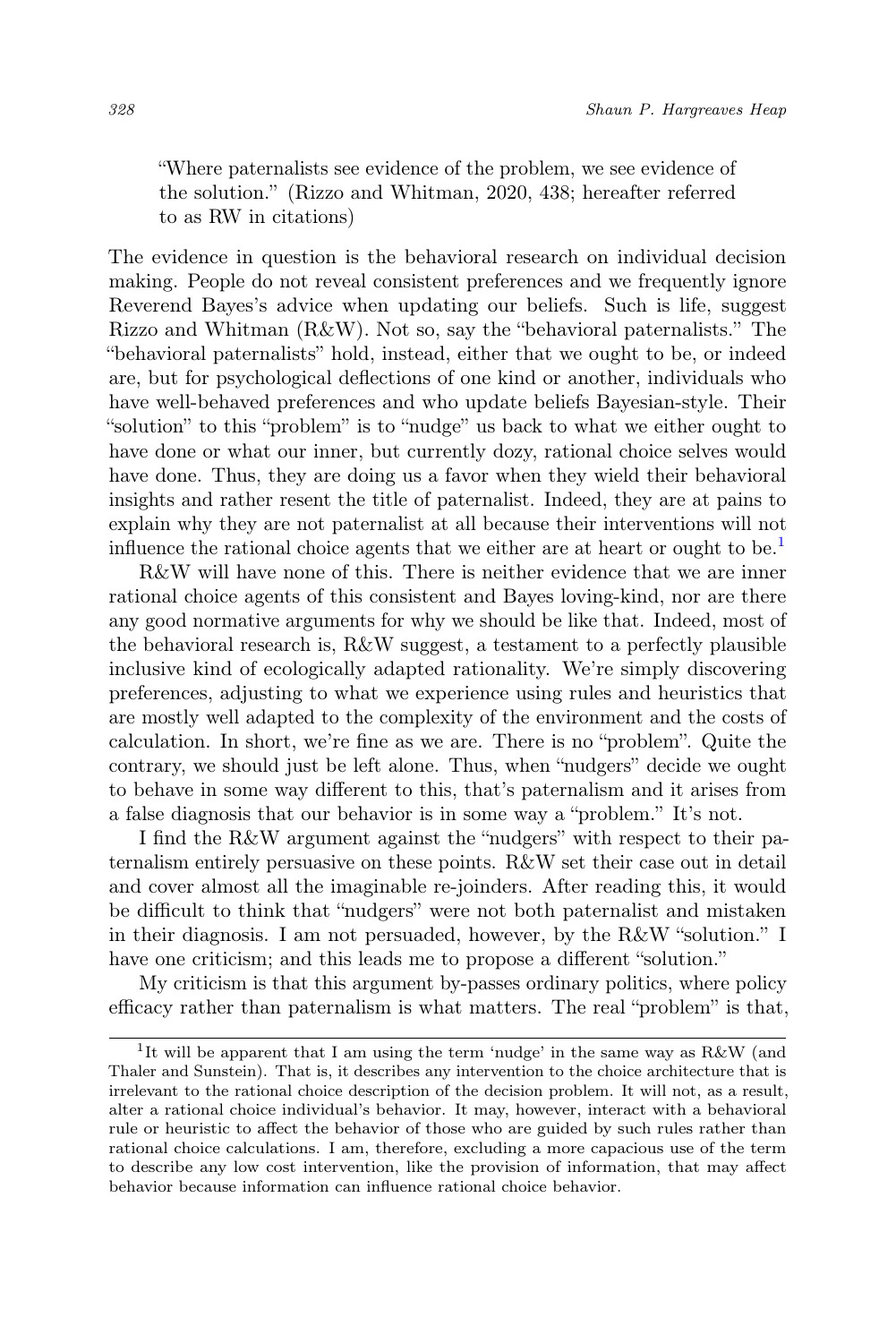for this reason, "nudging" is attractive because it appears a cheap way for politicians to achieve their objective. R&W acknowledge this possibility and their "solution" to this larger difficulty, I shall argue is not persuasive  $-$  at least in so far as it is forced to rely, as it appears to in R&W's argument, on J. S. Mill. I develop this criticism in the next section. I sketch an alternative "solution" to this more general "problem" in Section [3.](#page-6-0) My "solution" is to argue that politicians need persuading that the task of politics is to select rules and not engineer specific outcomes for particular individuals. The latter is what "nudging" does. Indeed, it is an important claim of the proponents of "nudging" that "nudging" is not a change in the rules in this sense –otherwise rational choice agents would also be potentially influenced by "nudges" and the claim is that they are not. Thus, if politics is about rule selection, "nudging" has no place in politics.

#### 2 Politicians' Pragmatism

In my experience, policy makers do not deeply care about what troubles R&W. That is, whether "nudges" are a form of paternalism that arises from the diagnosis of what is a phantom "problem". Policy makers seem, instead, to be centrally interested in any tool that might enable them to achieve their objectives effectively and cheaply. Arguments around libertarian or asymmetric paternalism, in my experience, had I raised them in front of a policy maker would have produced, I suspect, at best a wry and indulgent smile, or at worst some eye-rolling directed at the ivory tower.

Policy makers do not seem to think much about whether what they are doing is paternalist. They typically have ideas about what needs to be done (perhaps for the good of the nation, the good of their supporters or just the good of themselves; or some measure of all three), that may or may not have been well-aired in an election, and they set about doing them. Of course, it is never simple because, as the UK Prime minister Harold Macmillan famously remarked, there is the "opposition of events". Unforeseen challenges arise in office and the politicians adjust their objectives accordingly, but they still want tools to deliver on those evolving objectives. The attraction of "nudges", which explains their popularity, is that they appear to be a very cheap way to alter people's behavior and achieve a politician's objectives. For most politicians, therefore, an argument that "nudges" are paternalistic misses the point. Politicians do not embrace "nudging" because they think it is not paternalistic. Nudges are popular because they are perceived as cheap and effective ways for politicians to achieve their objectives.

R&W acknowledge that their argument is in this sense tangential to the practice of politics.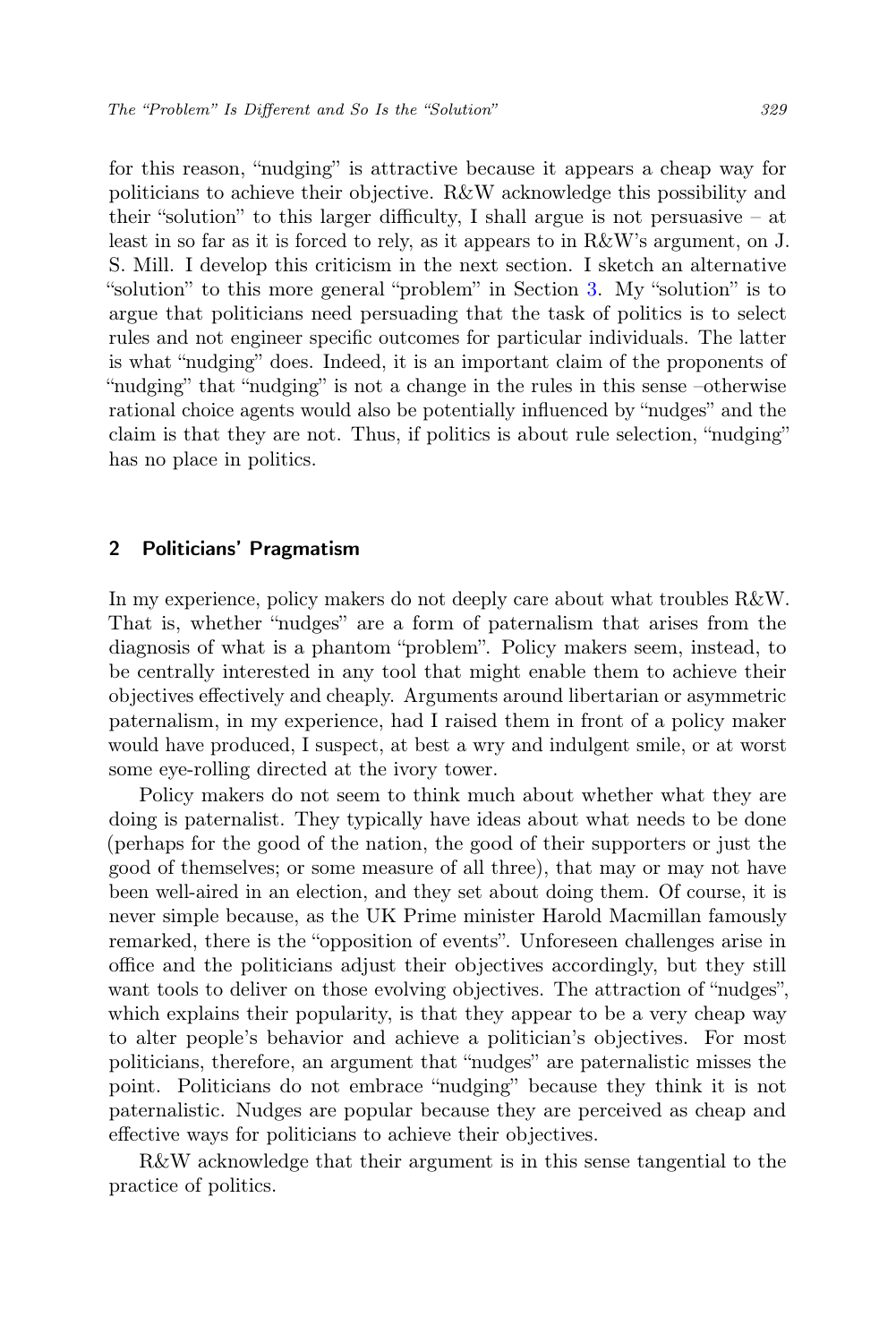"On further prodding, it became clear that our more conceptual concerns about behavioral paternalism, such as the problematic standard of welfare, were not even on his (the Republican State legislator) radar. His attraction to behavioral paternalism was simple: it promised a new set of tools, seemingly simple low cost ones. . . " (RW, 429)

Their riposte to this toolbox view is to draw attention to other challenges that have been discussed in the book with respect to "nudging": the "deficiencies of the underlying research, lack of relevant knowledge, unintended consequences and political risks' (RW, 429).

For the most part, these are cautions that apply to any kind of government intervention (e.g., unintended consequences) and so, if they have not checked government intervention before now, they seem unlikely suddenly to halt "nudging" in its tracks. There is one, though, that specifically applies to nudging: the "deficiencies of the underlying research." But in so far as there are deficiencies in the underlying behavioral research, then a politician is unlikely to take these on trust (for exactly the reasons of inclusive rationality that R&W suggest guide decision making). Instead, politicians are inclined to "suck it and see." Any mistake on this score will be self-correcting. If it turns out that the nudging bottle has been diluted with snake oil, then politicians will soon realize this is the case. But I doubt, as I write, that such reflection will cause some Damascene moment with respect to the uses of nudges. This is because I judge that politicians more often see "nudging" successes than failures. For example, there are notable successes with interventions like changes to the default in decision problems (e.g., in relation to pensions); and in so far as there are failures, they did not cost much if anything. Thus I cannot see much in this argument to prevent politicians embracing "nudging." Something more is needed.

As a prelude to developing what that something more might be, it is helpful to set out the "political risks" that R&W refer to above to buttress their position. The political risks arise for them because one intervention of this kind tends to trigger another and so on until the slippery slope has delivered a collapse of the space in which people are free to do as they please. Their "solution," in other words, to this bigger problem does not simply turn on the observation that the behavioral evidence suggests that "we're fine." It is based on a slippery slope injunction against state intervention per se. In this way, it is not unfair to see R&W's book as belonging to a restrain-Leviathan tradition in political theory. It just happens to focus, and quite naturally but not exclusively, on the latest case of an advancing Leviathan: "nudging."

To illustrate this anti-Leviathan anchoring of the R&W "solution," consider what they say about fiscal externalities. This is revealing because, as they correctly say, the fiscal externalities argument for intervention has nothing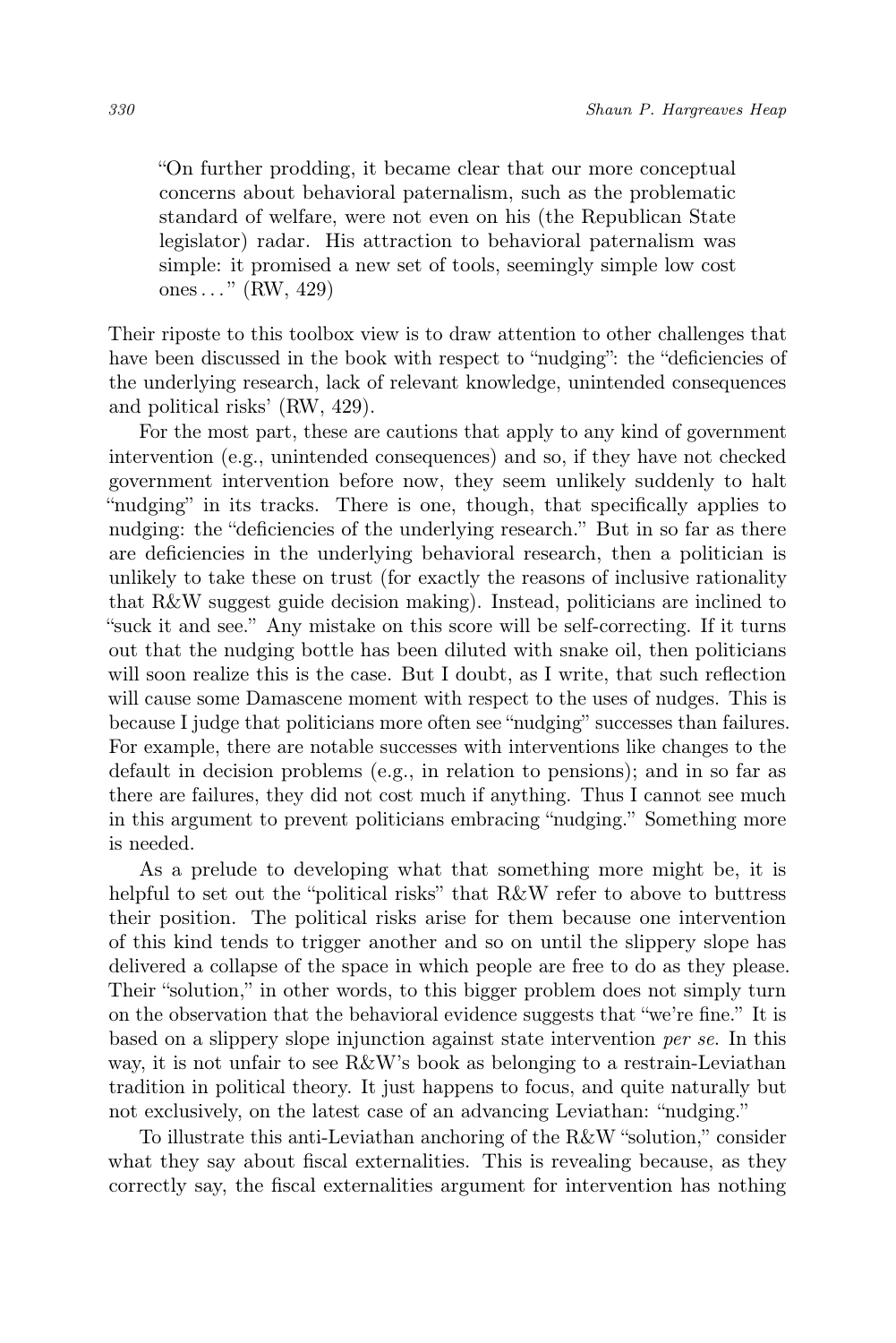to do with paternalism. It is an intervention that is undertaken to correct for third party spillovers from individual action (i.e., externalities). For this reason, this particular line argument is more like a baring of the authors' souls because it does not impinge directly on their dispute with "nudging" and behavioral paternalism.

"As we observed in chapter 1, the fiscal externalities argument is not paternalistic. It is based on the interests of third parties and not the interests of the people whose behavior is targeted by the policy." (RW, 430)

Their objection to this kind of intervention is that "it allows the state to create circumstances that then justify further interventions – specifically, interventions that tend to infringe on personal choice (RW, 431)." Their illustrations are various: cigarette smoking is constrained or helmet wearing is required because there are spillover health costs for third parties from the dangerous activities of smoking and riding without a helmet that the smoker and riders will not take into account. Their argument is that these spillovers can be traced to an earlier state intervention: socialized healthcare. In this way, the logic of a slippery slope is illustrated. One intervention (socialized healthcare) creates the ground for another (bans and taxes on smoking) and so on (wearing helmets when riding).

If this argument was robust, then the R&W anti-Leviathan anchored "solution" would make perfect sense. But is it?

R&W say that although they have much admiration for Mill's defense of liberty, their case against paternalism plays into their comparative advantage as economists: it is, as a result, conceptual and consequentialist (e.g., see p. 23). This misses a trick, I suspect, because Mill supplies a powerful argument in his commendation of "experiments in living" against nudging. People have to be able to make mistakes, otherwise they cannot learn who or what they want to be as individuals. However, this is not the key point about their suggestion. Its claim to be consequentialist does not sound right. A consequential argument would surely allow intervention in genuine cases of externalities. One can argue about whether a particular instance is a genuine case, but their chosen example of socialized health care creating the illustrative slippery slope looks, nevertheless, like a classic instance of externalities. Public health is, as it were, something close to a public good. It's difficult to escape, for instance, the effect of someone else's TB, cholera, or COVID-19. We all benefit from each other's health. So, saying no to the advancing Leviathan in such genuine cases cannot be on consequentialist grounds – at least if the consequences that matter in such cases are people's health. If there are more such genuine externalities that flow from this one, then the logic of consequentialism is that the Leviathan should advance. Their case against the advancing Leviathan has, therefore, to be non-consequentialist. The only source for this that they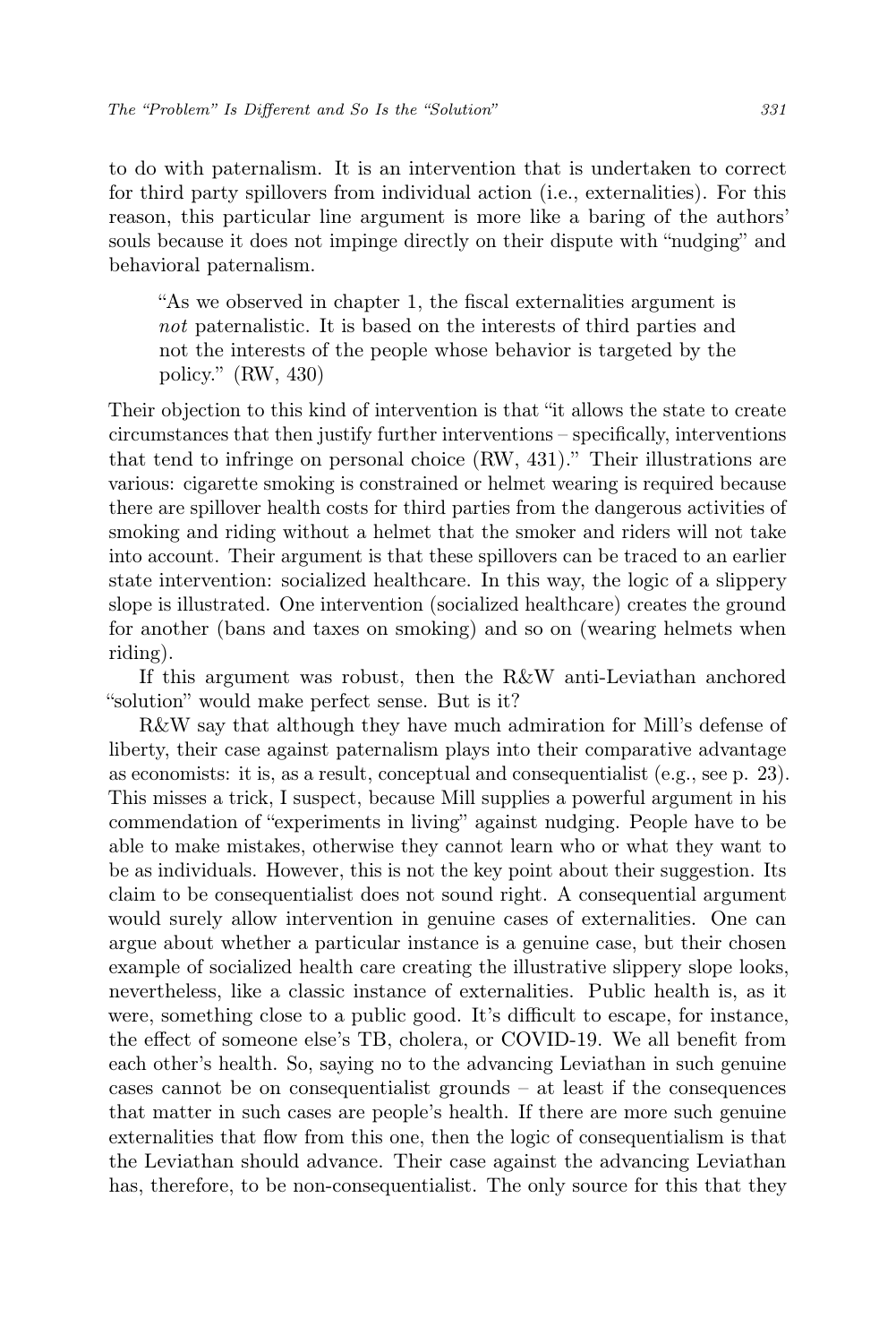seem to offer is indeed Mill: Mill is, they suggest, one example who makes "a straightforward appeal to freedom and autonomy" (RW, 23).

It is of course true that Mill is taken to value freedom intrinsically. Individual liberty is what allows individuals to be become individuals in his argument in On Liberty; and in this sense it is an intrinsic justification of liberty rather than an instrumental one. The difficulty with using Mill, however, to defend freedom in such circumstances is that his famous no-harm principle exactly allows constraints on liberty when there are negative spillovers from the untrammeled exercise of individual freedom. You are free to do as you please but only in so far as your actions do not cause harm to others. In practice, in liberal democratic societies, the devil has always been in the detail of deciding what counts as a harm for this purpose. However, I don't think anyone doubts that if I give you COVID-19, I am harming you and therefore the "no-harm" principle, prima face, sanctions restrictions on my liberty in this regard.

In short, I cannot see the argument in R&W that is persuasive over why we should halt intervention because it spawns a slippery slope. Provided, of course, the externalities are genuine and significant at each stage, there is no slippery slope as such. There are grounds for intervention that are either met or not and these define the limits of intervention. There is nothing in Mill's On Liberty, in other words, to counsel against intervention per se, on grounds of a slippery slope: quite the reverse. This is why I am not persuaded that R&W's "solution," with its anchor in an anti-Leviathan tradition, is the right one.

To summarize, we have a "problem." Politicians do not materially care whether an intervention is paternalistic, so R&W's demonstration that nudging is paternalistic passes most by. Furthermore, R&W's other injunction against "nudging" and intervening more generally, which is "just don't do it in the name of freedom", is not persuasive – at least if JS Mill is its support. So, what is going to stop the typical politician "nudging"' here, there and everywhere? In short, what is the shape of an alternative "solution" for diverting politicians away from "nudging" if it is not a wholesale shackling of the State that R&W seem to draw upon?

My argument, that I develop in the next section, is that you cannot deny there are reasons for state intervention because there are: spillovers are a powerful case in point. Indeed, if anything such spillovers seem likely to grow with the complexity of social and economic life. My "solution," therefore, is not to deny intervention. Rather it should be embraced. What we need is a different kind of state intervention. We need intervention that is directed at the rules and not at achieving particular outcomes for specific individuals. We need to re-anchor politics in a constitutional, rule changing domain.

In short, politicians need to be persuaded to think differently about their objectives: the business of politics ought to be the choice of rules and not the achievement of specific outcomes for particular individuals.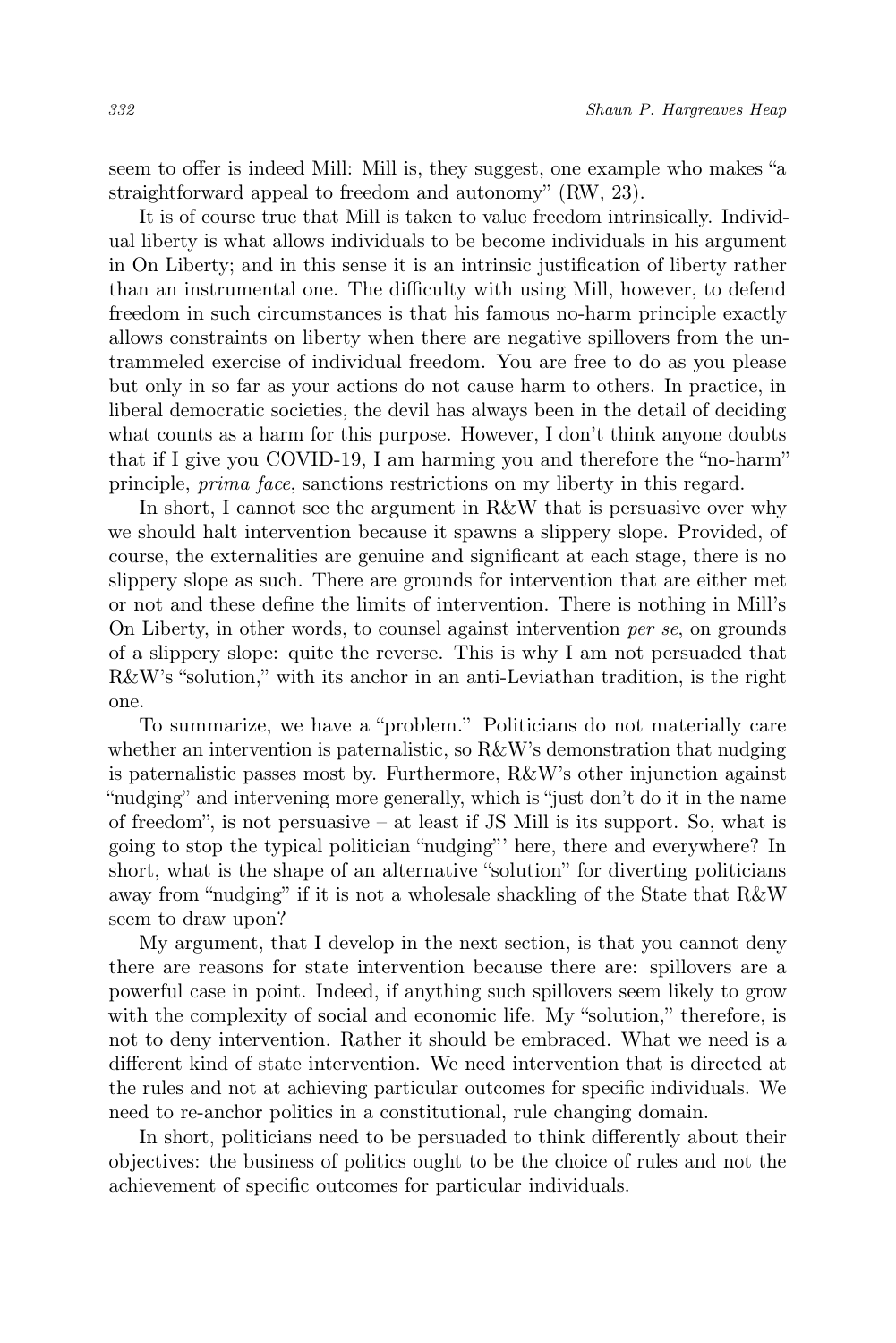## <span id="page-6-0"></span>3 Constitutional Politics

There are two starting points for my alternative "solution." The first is an interpretation of the behavioral research that follows that of R&W's but also, importantly, adds something more. I follow R&W by taking much of the evidence of decision making under uncertainty, that is where individual's make decisions in an environment defined by nature, to illustrate that people rarely have well defined preferences. They are mostly bumbling along, collecting rudimentary evidence and then correcting actions, beliefs and preferences every now and then when they plainly make a mistake and have time for reflection. However, this is not the only insight from behavioral research. The other comes from interactive decision making, where the decision environment is partially made up by other people's decisions. Here, it is plain that our selfish instincts are cut by a concern to do what also seems right in that decision problem – and notably R&W appear less interested in this aspect of behavioral research in their book. Of course, there is great variety in what people reveal they believe to be "right." But, I focus below and make use of what we know from the behavioral research about what is perceived as "just" in dictator and distributional games.

My second starting point, into which I shall feed the first, is a broad taxonomy of what politics does in liberal democratic societies. This is the hook for engaging politicians over how they should think about their interventions. For good reasons, as I have suggested, politicians will want to intervene, and my strategy is to argue they need to conceive of their interventions in such a way that it precludes "nudging."

For this purpose, I identify two broad kinds of activities in politics. One relates to deciding on collective actions where this yields improvements for everyone and where these gains seem worth trading-off for the constraints on individual liberty that are entailed by taking collective action. This is where politicians sniff-out Hobbesian type improvements: people accept the constraint of collective rules because they all see merit in so doing. It is tempting to say, using Berlin's (1958) terminology that they give up some liberty in the negative sense (they accept constraints on individual action) in return for a boost to liberty in the positive sense (the capacity to do things).

There are several things to note about such Hobbes-like interventions. First and most important, they relate to the rules that constrain action and not the determination of one specific action rather than another from within a given set of possible actions. This is obviously the case for Hobbesian, law and order-type collective actions but it is also the case for a tax on a commodity that has negative externalities: the tax changes the available set of actions that every individual in society faces, just like a change in the law. In this sense, these interventions are constitutional. In contrast, and this is the lynchpin of my argument, "nudging" is not constitutional in this sense.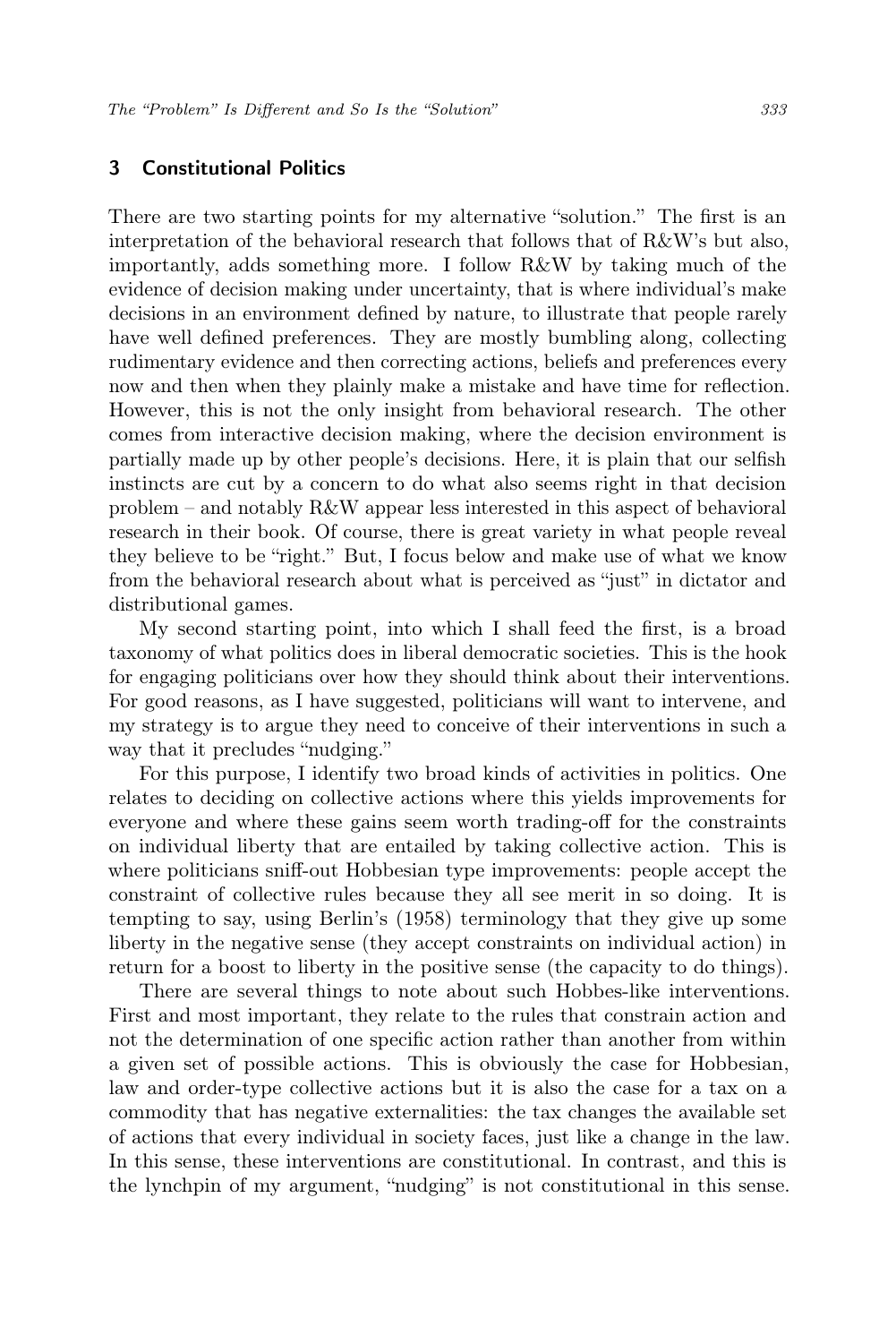"Nudging" does not change the constraints on action that people face (or such is the argument of the "behavioral paternalists" because, otherwise, rational choice agents would also be affected by the "nudges"). Instead, "nudging" is designed to change what some individuals select from a given set of possible actions.

Second, to engage in such constitutional interventions, there has to be some way of identifying whether such a rule change will yield improvements for all. This is a difficult task, but it need not depend on the rational choice model and the assumption that people have well-behaved preferences. I will take up this last point first because it connects with R&W's interpretation of the behavioral evidence which I endorse: that is, we are not well described by the rational choice model of preference satisfaction. The point here is that while economists typically use cost-benefit analysis because it establishes potential Pareto improvements and so depends implicitly on the rational choice model because the Pareto criterion is framed in terms of preference satisfaction, there is no need to hold the rational choice model to be able to use cost-benefit analysis. Without any assumption about people having preferences, cost-benefit analysis more weakly, and so also more generally, identifies interventions where the aggregate budget set of a society/community improves. This is because, at least in theory, the relative prices used in costbenefit analysis identify the marginal rate of transformation in production between goods. It is only the further connection of prices to the marginal rate of substitution in consumption that relies on the rational choice model to deliver the interpretation of a potential pareto improvement. The shift to the budget set interpretation of cost-benefit analysis provides a more general criterion for improvement because it does not depend on the further assumption of the rational choice model that people have well defined preferences. It is also more appropriate when we have no reason to suppose, from behavioral research as R&W suggest, that people typically behave "as if" they were preference satisfiers. The difficulty, that I now return to, is that rule changes which satisfy the cost-benefit net benefit test to produce an improvement in the aggregate budget set, will often in practice create individual winners and losers.

It may be possible to identify who are the winners and loser in the short run but even this may be difficult and tracking winners and losers in the longer run is near impossible for reasons that Hayek and the Austrian school have made clear. This means that it is impractical to set up precise compensation schemes to secure the condition that everyone *actually* benefits from such rule changes. The condition can only come close to being satisfied in practice by the introduction of background institutions that limit the downside for all individuals. Thus, for example, individuals in liberal democratic societies have collectively agreed to be constrained by the rules of a market society with private property rights (or strictly, they find these rules legitimate) because these rules, when accompanied by the institutions of the modern welfare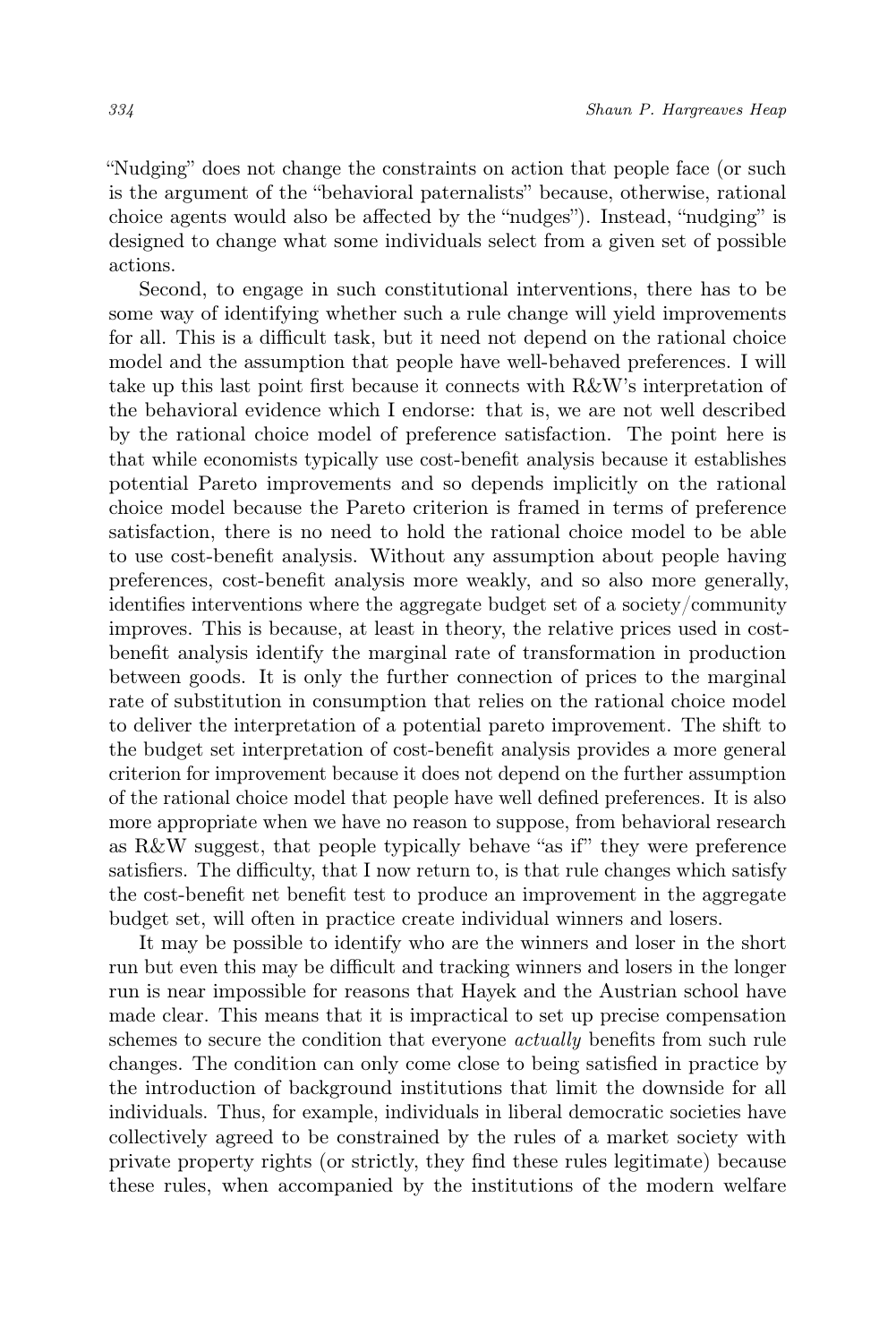state, plausibly secure better living standards for all than would otherwise be the case. This is the argument Sugden (2018) has recently made. The market order is based on mutual benefit and so this guarantees that the parties to a market exchange will always be better-off through any action they take. However, the fact that the parties to the exchange benefit does not guarantee a general improvement in the presence of third-party negative spillover effects. In practice, one can hope that any such negative thirdparty spillover effects tend to cancel out, but whether they do is ultimately an empirical question and, when they don't, the market order can only be defended in these terms because it has developed the institutions of a welfare state to ensure, so to speak that when the tide rises, it does indeed raise all the boats.

To summarize, the first broad activity of liberal democratic politics is to engage in rule changes that plausibly secure improvements for all. The second broad function of politics is to resolve distributional indeterminacies. The latter is inevitably drawn into the former and it is on the latter that I want to draw the behavioral research on distributional decisions into my argument.

It is well known from dictator games that while many people decide selfishly when acting as the dictator, most people give something to the person they have been paired with. There is a tradition in economics that has interpreted such pro-social decisions as being motivated by an altruistic concern for the welfare of the other person. It is a natural extension or application of the utilitarian or social welfare function approach in welfare economics: it is "as if" the individual had internalized some version of utilitarian ethics and taken a weighted average of their own and the other person's welfare when make the dictator's decision. If this model of pro-sociality explained behavior well in dictator games, then it would lend general support to politicians when acting in this distributional domain of politics to be guided by how any intervention affects people's welfare. However, the evidence on dictator giving is difficult to reconcile with this altruistic interpretation of why we give.

Since Andreoni (1989) there has been a large experimental literature that tests for this kind of pure altruism. A common finding is that people are instead impurely altruistic as one donation is only imperfectly crowded-out by another – whereas pure altruism/utilitarianism predicts full crowding-out because what matters to a pure altruist/utilitarian is the other person's welfare/pay-offs and not their origin (e.g., see Engel, 2011). It seems people in labs give for other reasons, like a "warm glow" effect. One possible way of understanding how such a "warm glow" effect might vary across dictator-like decisions and so influence the Dictator's gift is to posit a social preference for equity. In particular an aversive preference towards inequality has been formalized in a similarly consequential manner to that of altruism: with the difference that inequality aversion focuses on the gap in pay-offs between the dictator and the recipient and not some addition of the two (see Fehr and Schmidt,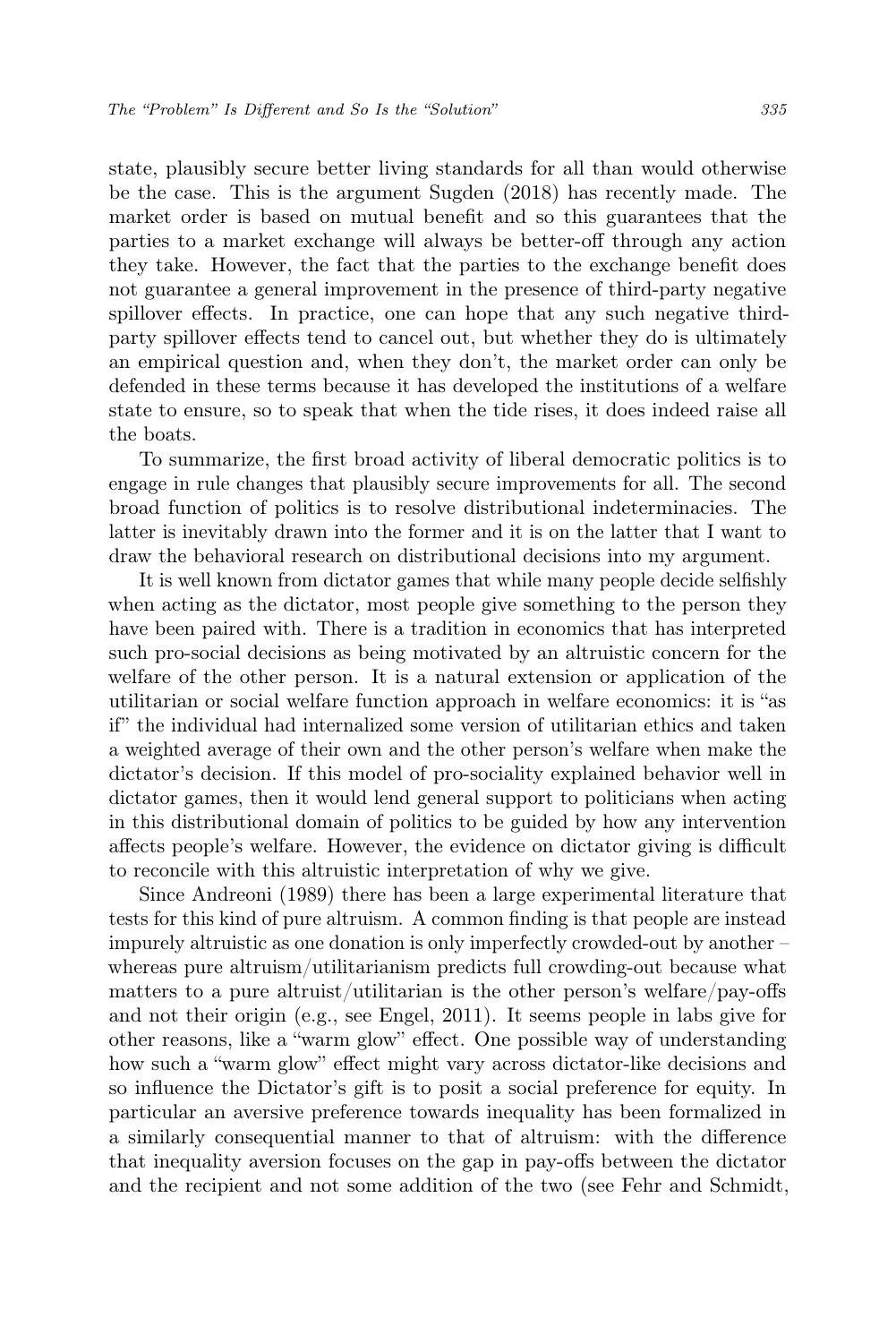1999). This fits the data in such distribution decisions better than simple forms of altruism/utilitarianism (e.g., see Charness and Rabin, 2002). But, it begs a question as to why people value equity in this sense. Furthermore, whatever the "warm glow" from acting in support of equity, while this particular formulation of inequality aversion may do better than pure altruism, it does not explain other aspects of the data on giving (e.g., Engelmann and Strobel, 2004; Chowdhury and Jeon, 2014).

One possible explanation of why a consequential theory like inequality aversion still explains giving in the lab imperfectly is that what motivates the dictator to give is a sense of fairness or justice and this will typically take account of how the initial endowments of the dictator and the recipient arose in a way that the particular theory of inequality aversion does not. In other words, to answer the earlier question about why people might value equity, it is because they have a preference for fairness and the theory of inequality aversion does not capture the procedural aspect of fairness because it focuses only on the outcomes and not how they arose. There is considerable evidence that the decisions in dictator and other distribution games are affected by the procedure in this sense that is responsible for generating the differences in endowment in these experiments. Thus, for example, Eckel et al. (2005) find that the dictators decisions vary depending on whether they understand that endowments arose from an early tax and redistribution decision. Likewise, many people are known to subscribe to a version of fairness where merit matters and Hoffman et al. (1999) find that when a dictator earns the endowment over which they then decide what to give their co-player, they give less. We also know from several experiments that people are more redistributive when outcomes arise from luck than individual decisions in the past (see Cappelen et al., 2013). This is important because it suggests that the relative success of inequality aversion in explaining dictator decisions with reference to the outcomes alone may be because the endowments in these experiments are largely the result of luck: that is, subjects typically arrive in the lab and are randomly assigned to the role of dictator who makes decisions with a variety of possible endowment configurations and one of these is randomly selected for implementation.

I draw the conclusion from this brief run through the experimental evidence on distribution decisions that people are plausibly motivated by a sense of fairness and this makes these decisions sensitive to the procedures that have generated outcomes:that is, the background rules of the game under which distributions arose and not simply the actual end-state outcomes themselves. Or to put this in a slightly different way, it is predominantly the character of the rules under which outcomes arise and not the outcomes per se that people care about in dictator games. If this is right, then the object of political choice in matters of distribution should again be the rules and not the specific outcomes.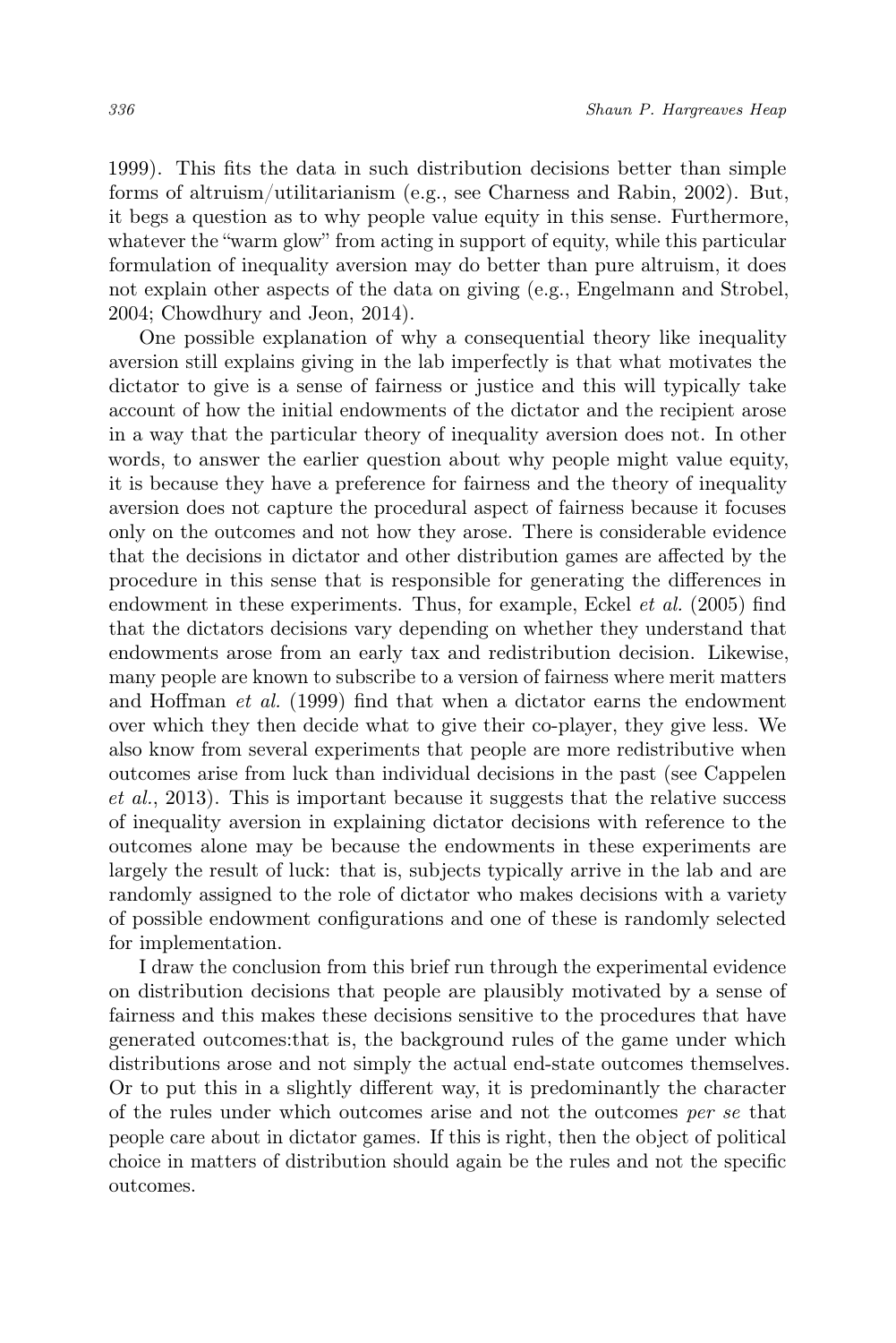Of course, there is also a Hayekian reason again why distribution decisions ought to be made with respect to rules and not outcomes. This is a replay of his argument that I made earlier. A particular intervention may achieve some desired distribution of income across particular individuals, but the actions of individuals will quickly undo that desirable distribution in ways that cannot be readily anticipated and taken into account through a more complicated form of intervention that triggers further compensating changes as these conditions evolve. Given the uncertainties about how an economy will evolve, any attempt to achieve a particular distribution of income for particular groups of people is a fool's errand. This is, of course, also the argument made by Nozick (1974) about the mistake in being guided consequentially to achieve what he calls patterned outcomes. The best that can be sensibly discussed and done is to change the character of the rules.

Of course, it would be foolish to claim that the behavioral evidence on pro-sociality points only in the direction of people being concerned about the character of the rules generating outcomes and not the outcomes themselves. There is too much evidence, for example from the in-group bias in pro-sociality, that we have stronger fellow feeling for individuals that are closer to us than others who are more socially distant (e.g., see Hargreaves Heap and Zizzo, 2009). We are motivated, in other words, self-evidently in these cases by how an outcome affects a particular individual and not just the rules under which the outcome arose. My argument is different. It is that such motives should not be in play in politics. Personal considerations in the form of specific feelings of altruism or fellow feeling for particular people belong outside politics. They belong in the weft of social life.

In contrast, in politics, the two key activities are sniffing-out Hobbesian opportunities for collective action and resolving distributional indeterminacies and both can only and should only sensibly focus on the selection of the appropriate rules. This is a practical consideration as far as the first Hobbesian activity is concerned that arises because of Hayek's knowledge problem. With distributional questions it is the same point but bolstered by the behavioral evidence on individual decision making as this points, at least significantly, to people thinking in terms of rules of fairness. The deep connection between distribution and rules of fairness is also found the tradition in political theory that associates justice with the choice of rules because impartiality is constitutive of justice (e.g, see Rawls, 1971). I have not focused on the latter here only because my argument has naturally been tethered to the behavioral evidence.

Thus, and in short to bring this argument to its conclusion, "nudging" is directed at changing the welfare of particular individuals and it specifically does not involve a change in the rules for rational choice individuals. In contrast, politics's twin activities both essentially should entail choosing rules and not specific outcomes for particular individuals. Therefore, "nudging" has no place in politics.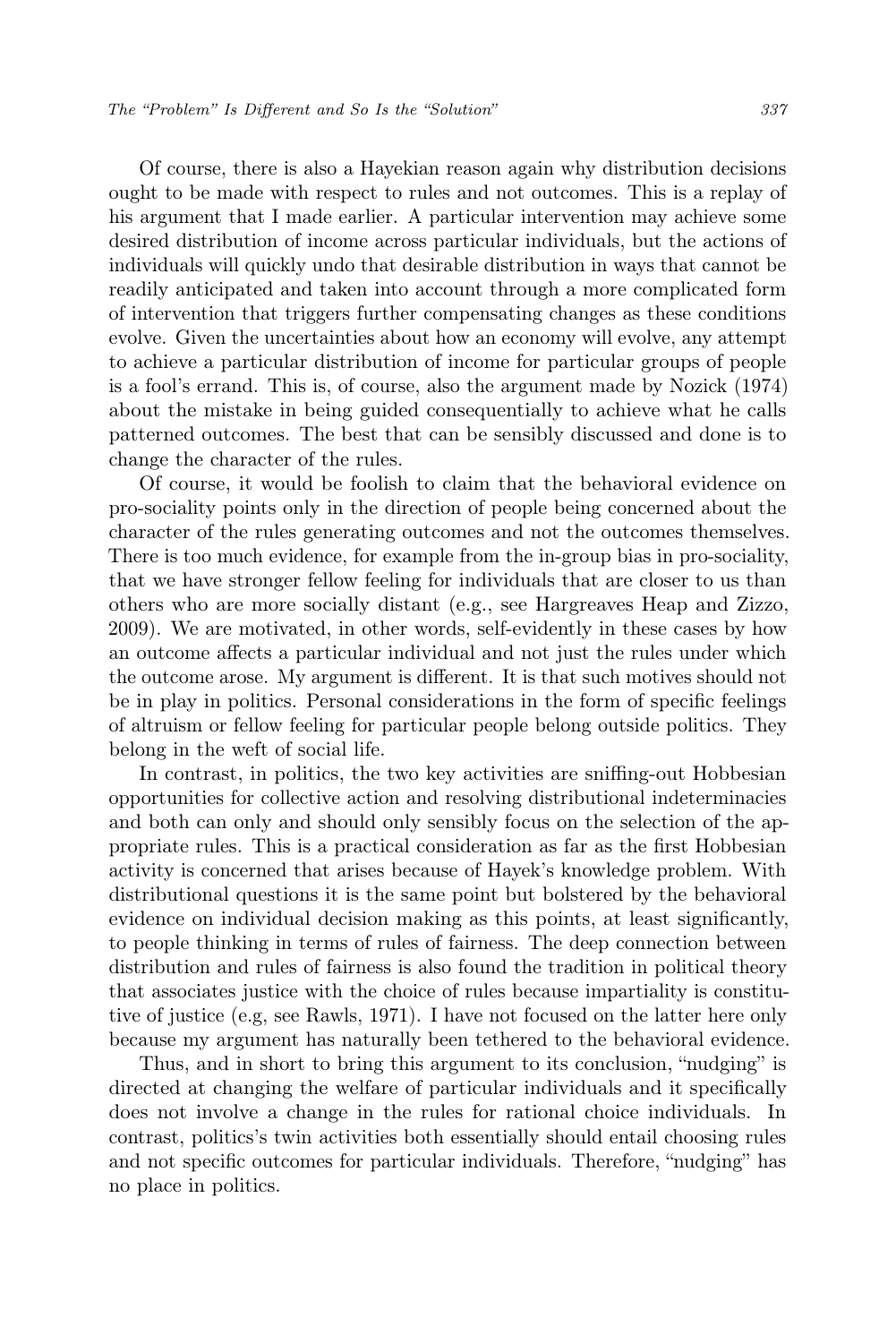## 4 Conclusion

R&W have mounted a splendid attack, using behavioral evidence, on the academic premise underpinning "nudging": that we are or ought to be rational choice agents. My concern is that their argument will not persuade politicians to stop "nudging." For the politician who is not deeply moved by whether or not their interventions are paternalist, something more is needed. R&W recognize this weakness and largely buttress their anti-"nudging" position by presenting a slippery-slope argument for being predisposed against any advance in Leviathan, including "nudging." I have suggested this argument does not work – at least if J. S. Mill is its authority. I offer instead an argument that politics is about the selection of rules and not outcomes for specific individuals. "Nudging" does precisely the latter and not the former. It personalises politics. That "nudging" is not about a change in the rules can be readily appreciated because the proponents of "nudging" have made clear these interventions should not affect the decisions of rational choice agents. If "nudging" was a form of rule change then it must, in principle, affect rational choice agents. ERGO: "nudging" does not belong in politics.

In other words, if the practical question is how to persuade politicians to stop "nudging," then my "solution" is to remind politicians what politics is about. It should be concerned with the choice of rules that both enable and constrain individual action. It should not be targeted personally and consequentially at changing welfare of particular individuals with tweaks to their choice architecture.

I conclude with an illustration of how this approach to politics might have implications beyond the "nudging" debate. I have argued earlier that we should expect the rules chosen by politicians in a liberal democratic society to involve a market order buttressed by the institutions of a welfare state that put a cap on the downside risks of living in a market society. The latter ensures, given the uncertainty over how third-party spillovers will evolve that, so to speak, as the tide rise, so do all the boats. This is why, in part, I suggest an anti-Leviathan general argument against any further intervention, "nudging" included, won't work. The question I wish to focus on now, briefly, is the character of the welfare state.

The welfare state has always been torn between universal and targeted forms of benefit and the targeted side of this debate has until recently had the upper hand in this argument. The central reason behind the move towards targeting is that it delivers scarce tax-payers money to where it is most needed. This is an interesting argument because it is consequential and clearly relates to the needs of specific individuals. In other words, these targeted parts of the welfare state look less and less like a change in the rules and more and more like "nudging" in the sense that the aim is change the outcomes for specific individuals. Of course, any set of rules can become so nuanced in their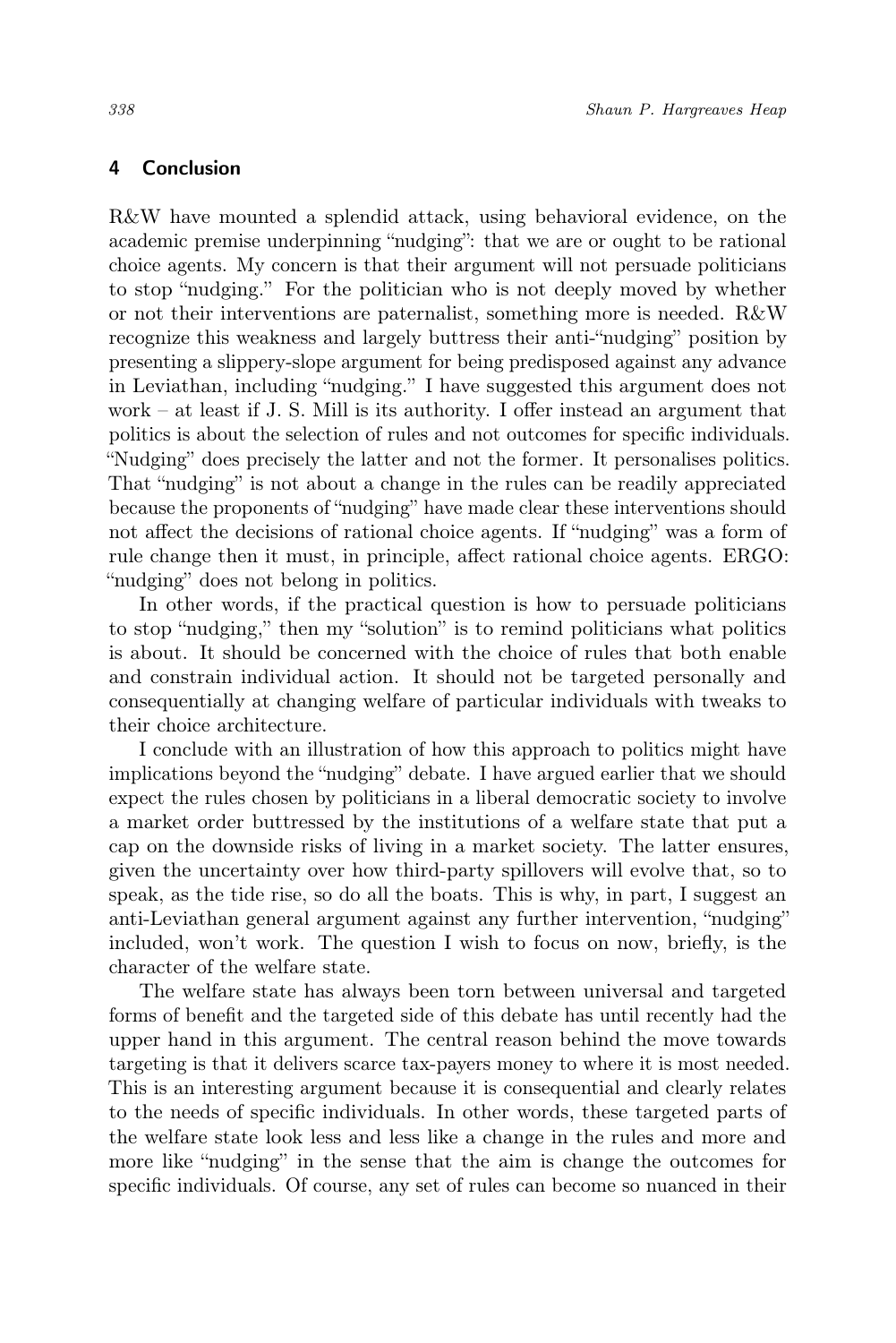application, depending on the conditions, that they become in effect a scheme for affecting the outcomes for particular individuals and so the distinction between rules/procedures and consequences/outcomes can become moot. This is the point. As the welfare state has shifted towards targeting it has become, in effect, more and more like a "nudge" type, person specific, intervention and less and less like a change in the rules that affects everyone's decision making.

The alternative rule like version of a welfare state is to have universal forms of benefit. Universal benefits are rule-like in their application to everyone and they provide the background against which everyone makes decisions. The NHS in the UK is one such example and so were the original national insurance in the UK and social insurance schemes elsewhere that were designed to fund this and other universal benefits. While the NHS has survived, there has been a proliferation of other means tested benefits (e.g., housing benefits and income support) which are entirely funded from general taxation. The alternative, universal rule change that would substitute for this proliferation of targeting and avoid this drift to personalizing benefits is a Universal Basic Income (UBI).

I mention the connection with the current debate over UBI and targeting of benefits because it points to the way that the problematic personalization of politics I detect in the practice of "nudging" is not simply confined to "nudging." This makes my approach to tackling "nudging" more difficult because it becomes part of what is a bigger problem of persuading politicians to see politics as primarily an activity in rule selection and not one of helping specific individuals. The upside, however, is that it means shifting this perspective on what politics is about is also more important than simply defeating "nudging."

#### References

- Andreoni, J. 1989. "Giving with impure altruism: Applications to charity and Ricardian equivalence". Journal of Political Economy. 97(6): 1447–1458.
- Berlin, I. 1958. "Two concepts of Liberty". In: Four Essays On Liberty. Oxford, UK: Oxford University Press. 118–172.
- Cappelen, A., J. Konow, E. Sorenson, and B. Tungodden. 2013. "Just or Luck: An experimental study of risk taking and fairness". American Economic Review. 103(4): 1398–1413.
- Charness, G. and M. Rabin. 2002. "Understanding social preferences with simple tests". Quarterly Journal of Economics. 117(3): 817–869.
- Chowdhury, S. M. and J. Y. Jeon. 2014. "Impure altruism or inequality aversion?: An experimental investigation based on income effects". Journal of Public Economics. 118: 143–150.